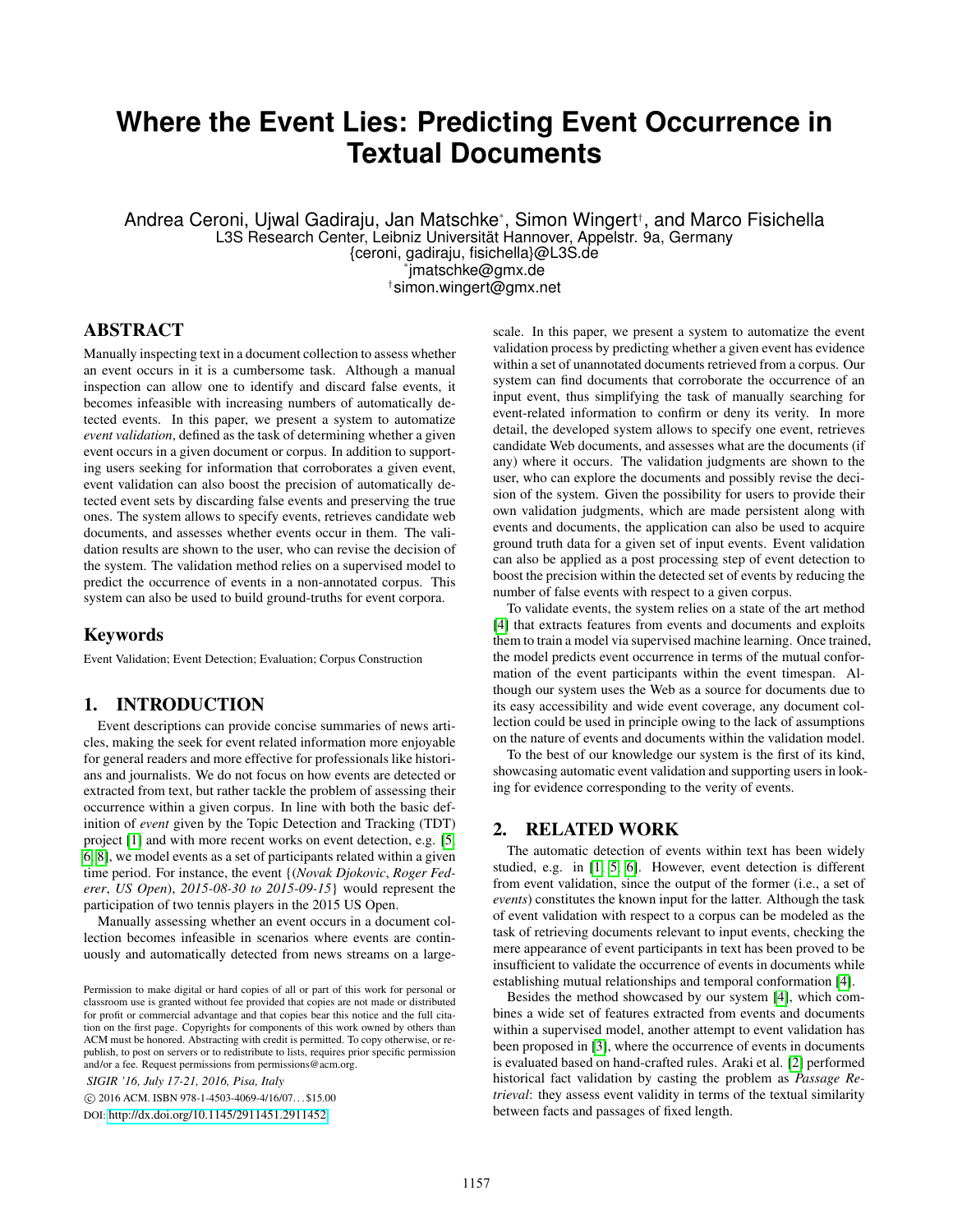<span id="page-1-0"></span>

Figure 1: Approach overview of automatic event validation.

Available system implementations do not tackle event validation, but they rather consider other event-related applications like extraction [\[7\]](#page-3-7), tracking [\[12\]](#page-3-8), retrieval of event-related information [\[10\]](#page-3-9), visualization [\[9\]](#page-3-10), and retrospective exploration [\[11\]](#page-3-11).

# 3. AUTOMATIC EVENT VALIDATION

The event validation process is depicted in Figure [1](#page-1-0) and it consists of three phases. These are: *query formulation*, which generates queries from the event specified by the user and retrieves candidates documents from the Web; *feature extraction*, which extracts features from (event,document) pairs; *document-level validation*, to identify documents containing evidence of the event (if any).

### 3.1 Query Formulation

The Query Formulation phase takes an event specified by the user as input. An event is made of (i) a set of participants, representing the participants of the event, and (ii) a start and end date, indicating the timespan within which the event occurred. This is in line with event definitions used in previous works [\[5,](#page-3-1) [6,](#page-3-2) [8\]](#page-3-3).

Given an event, queries are constructed by concatenating the event participants along with month and year of the event timespan (one distinct query for each month). The Bing Search API is used to perform queries and to retrieve the top-20 Web pages for each query in terms of URLs. We chose the Web as a source for documents due to its easy accessibility and wide event coverage, but any document collection could be used. After removing duplicates and discarding non-crawlable Web pages, plain text is extracted by using BoilerPipe<sup>[1](#page-1-1)</sup>. Finally, events and documents are logically coupled and stored as *(event, document)* pairs for later use.

## 3.2 Feature Extraction

The features described in [\[4\]](#page-3-4) are extracted from pairs to form the input to the validation model. These are logically split into three groups: *event features* describe the event without coupling it with any document; *document features* are extracted from the plain text of each document, independent of the event to be validated; *pair features* are extracted from pairs to give information about the extent to which a document contains evidence of the event. Stanford CoreNLP<sup>[2](#page-1-2)</sup> is used for POS tagging, named entity recognition, and dates extraction. The features extracted from each pair  $p$  are concatenated in a feature vector  $f_p$  as input to the validation.

# <span id="page-1-5"></span>3.3 Document-level Validation

The last step of event validation consists of assessing the validity of pairs, i.e. whether the document in the pair contains *evidence* of the event. Note that we do not aim at stating whether an event is true or false in general, but whether it occurs in the retrieved documents. Formally, an event is said to be *valid* (i.e. to have evidence of its occurrence in a document) with a threshold  $\tau$ ,  $0 < \tau \leq 1$ ,

iff at least  $\tau\%$  of the event participants conform together in an event reported in the document, strictly within the timespan of the event. This implies that an event can exhibit different degrees of evidence within the same document, depending on the imposed evidence threshold. For instance, if 75% of the participants relate together in a document and within the event timespan, then the event would have evidence in the document if a threshold  $\tau = 50\%$  is considered, but would not have evidence for  $\tau = 100\%$ . Imposing an evidence threshold makes the validation a classification task and allows to have a more intuitive notion of document-level validity: a document (and then the corresponding pair) is judged as *valid* if the number of event participants that conform together within it is equal to or greater than the threshold, and *invalid* otherwise.

Given the feature vectors  $f_p$  extracted from (event, document) pairs p and an evidence threshold  $\tau$ , an SVM with RBF Kernel trained considering  $\tau$  as threshold is used to predict the validity  $\gamma_p = SVM\left(\boldsymbol{f}_p, \tau\right)$  of each pair, where the validation judgment  $\gamma_p$  is binary and can assume the values {*valid*; *invalid*}. In our system, the user can choose among three evidence thresholds (50%, 65%, 100%) and the SVM trained with the chosen value is used accordingly. Refer to [\[4\]](#page-3-4) for further details on the training process.

# 4. SYSTEM DEMONSTRATION

## 4.1 Implementation

We implemented a publicly available Web application<sup>[3](#page-1-3),[4](#page-1-4)</sup> using the JSF framework. For a given input event, candidate documents are retrieved through the Bing Search API and then posed as input to the back-end validation model [\[4\]](#page-3-4), implemented in Java. It uses the Stanford CoreNLP parser for feature extraction and SVM classifiers trained with the LibSVM library to validate each (event,document) pair. The user can review the documents and possibly revise the validity judgments given by the system. This feedback is stored in a MySQL database for future re-training of the validation model.

The user interface of our application is shown in Figure [2.](#page-2-0) The user can specify an input event by filling the form on the left-hand side. The required information consists in the event participants, it start and end dates, the validity threshold, and the number of candidate documents to retrieve. On the right-hand side is the list of retrieved documents along with their validation judgments (either *valid* or *invalid*), given with respect to the input event and evidence threshold. For each document, the user can inspect the plain textual content extracted with BoilerPipe and actually used for validation (Figure [3\)](#page-2-1), as well as visit its original URL. When reviewing the text, the user has the chance of changing the original validation judgment, possibly marking cases of uncertainty. To simplify the review process of the user, the occurrences of event participants and dates detected by the Stanford CoreNLP parser are highlighted.

## 4.2 Scenarios

The main usage scenario that we consider consists of a user willing to retrieve information related to a given event, possibly provided by a certain news agency or an event detection algorithm, to either corroborate or deny its occurrence. Given the possibility for the users to provide and store their own validation judgments, the application can also be used to acquire ground truth data for a set of input events. The judgments about event validity are not absolute: they relate to the Web as ground truth and to the documents that have been thus retrieved. For instance, an event having no evidence in any retrieved Web pages might still occur in other documents

<span id="page-1-1"></span><sup>1</sup> <http://code.google.com/p/boilerpipe/>

<span id="page-1-2"></span><sup>2</sup> <http://nlp.stanford.edu/software/corenlp.shtml>

<span id="page-1-3"></span><sup>3</sup> <http://forgetit.l3s.uni-hannover.de:8081/eventvalidation>

<span id="page-1-4"></span><sup>4</sup>Video available here:<www.l3s.de/~ceroni/SIGIR2016/Demo.mp4>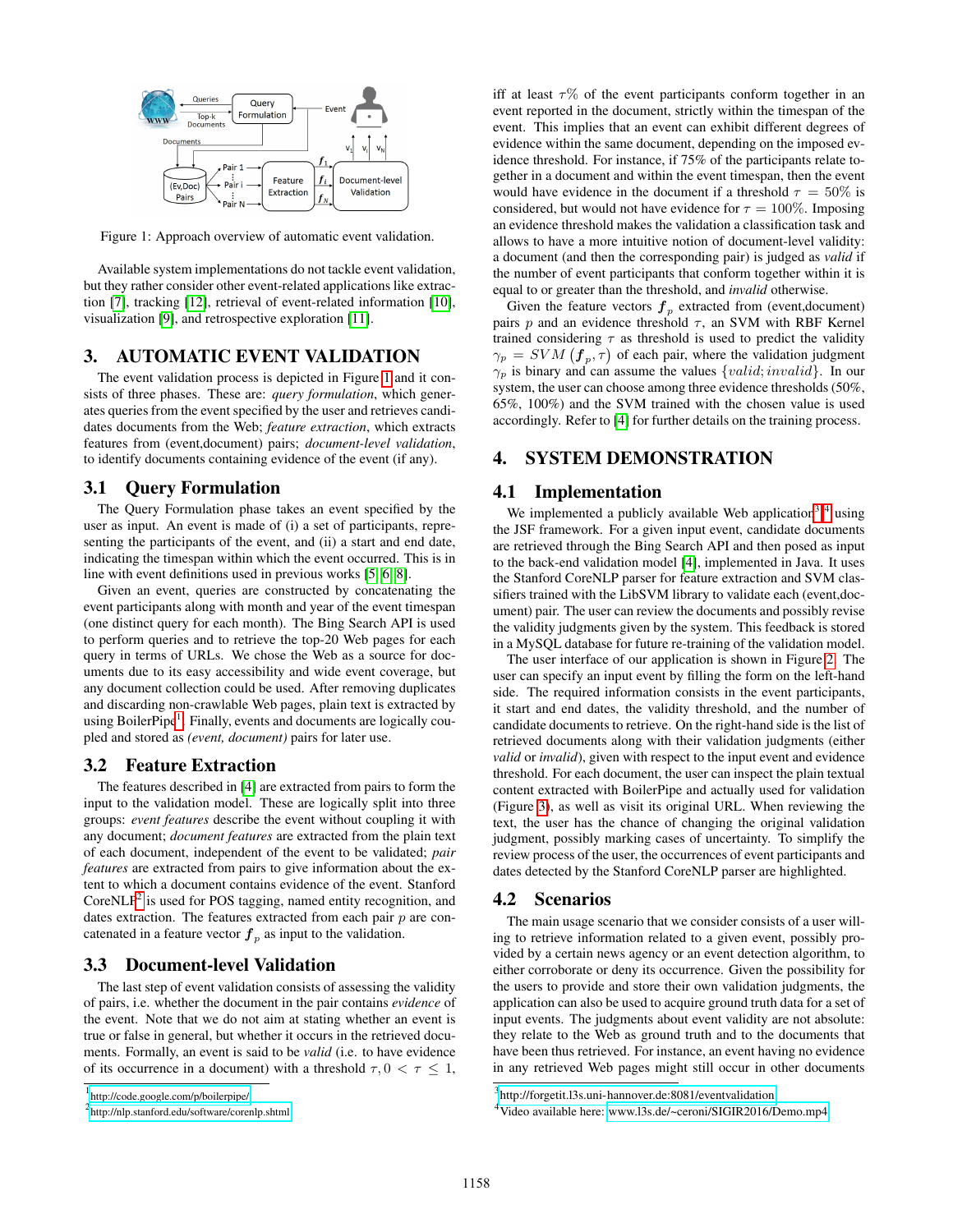<span id="page-2-0"></span>

| Input Form<br>You can specify the required input information<br>by filling the fields below. Look at the '?'<br>symbol for further hints. |                          | <b>Validation Results</b><br>Documents are ranked based on validity judgments ('valid' documents first), and the original ranking given by the Bing Search API is used to rank<br>documents with equal validity.<br>For each retrieved web page, clicking on the $Q$ , symbol your can look at the actual text used for validation. After reviewing the text of a web<br>page, you can possibly revise the validation judgment of the system.<br>The binary validity judgments are related to the chosen validity threshold. The symbols have the following meaning: |  |  |
|-------------------------------------------------------------------------------------------------------------------------------------------|--------------------------|----------------------------------------------------------------------------------------------------------------------------------------------------------------------------------------------------------------------------------------------------------------------------------------------------------------------------------------------------------------------------------------------------------------------------------------------------------------------------------------------------------------------------------------------------------------------|--|--|
| <b>Participants:</b><br>Sukhoi Su-24<br><b>Vladimir Putin</b>                                                                             | $\overline{?}$<br>×<br>× | $\checkmark$ means the event has evidence within the document (according to the validity threshold)<br>X means the event does not have evidence within the document (according to the validity threshold)<br>! means you are not sure whether the event has evidence within the document (according to the validity threshold)                                                                                                                                                                                                                                       |  |  |
| Syria<br>Recep Tayyip Erdogan                                                                                                             | ×<br>$\times$            | Q 2015 Russian Sukhoi Su-24 shootdown - Wikipedia, the free<br>https://en.wikipedia.org/wiki/2015 Russian Sukhoi Su-24 shootdown                                                                                                                                                                                                                                                                                                                                                                                                                                     |  |  |
| $\overline{r}$<br><b>Time Period:</b>                                                                                                     |                          | Erdogan suggests Putin 'not to play with fire' in Syria<br>http://www.trtworld.com/mea/erdogan-suggests-putin-not-to-play-with-fire-in-syria-11760                                                                                                                                                                                                                                                                                                                                                                                                                   |  |  |
| to 30-11-2015<br>23-11-2015<br><b>Validity Threshold:</b><br>$\overline{\mathcal{L}}$                                                     |                          | The Jewish Press » » Recep Tayyip Erdogan<br>http://www.jewishpress.com/tag/recep-tayyip-erdogan/                                                                                                                                                                                                                                                                                                                                                                                                                                                                    |  |  |
| $\times$ 50% $\circ$ 60% $\circ$ 100%<br>$\overline{?}$<br>Documents:<br>Validate                                                         |                          | Vladimir Putin refuses to meet Turkish president in Paris<br>http://www.telegraph.co.uk/news/worldnews/vladimir-putin/12024705/Vladimir-Putin-refuses-to-meet-Turkish-<br>president-in-Paris-during-climate-change-talks.html                                                                                                                                                                                                                                                                                                                                        |  |  |
|                                                                                                                                           |                          | Putin Hits Back. The SU-24 Incident: A Tool for Pushing<br>http://bibletruthandprophecy.com/2015/11/27/putin-hits-back-the-su-24-incident-a-tool-for-pushing-erdogan-out-of-<br>syria-clobbering-syrian-rebels/                                                                                                                                                                                                                                                                                                                                                      |  |  |

Figure 2: Example of a valid input event (left-hand side) and corresponding validation results (right-hand side).

in the Web that were not retrieved, or in corpora disjoint from the Web. In the rest of this section we discuss three examples of usages of the application, namely in presence of true, false, and less newsworthy input events. Since the system relies on the Bing Search API for retrieval and the set of documents populating the Web is continuously evolving, the set of documents shown in the figures and discussed in this section might be different from the ones got when performing the same queries at future points in time.

The validity judgments given for pairs always refer to the specified evidence threshold  $\tau$  (Section [3.3\)](#page-1-5). An (event, document) pair is said to be *valid* with a threshold  $\tau$  if at least  $\tau$ % of the event participants relate together in the document, strictly within the event timespan. For instance, if 3 out of 4 participants conform together in a document, the occurrence of the event in it will be *valid* for  $\tau = 50\%$  and  $\tau = 65\%$ , but *invalid* for  $\tau = 100\%$  (all participants are required). We consider  $\tau = 50\%$  in the rest of this section.

### <span id="page-2-3"></span>*4.2.1 True Events*

Let us assume that a user wants to check whether the entities *Sukhoi Su-24*, *Vladimir Putin*, *Syria*, and *Recep Tayyip Erdogan* have been related to each other within the period from 23-11-2015 to 30-11-2015. Actually they were, since on  $24^{th}$  November 2015 a Russian Sukhoi Su-24M bomber aircraft flying at the Syria-Turkey border was shot down by a Turkish fighter jet, leading to tensions between the two leaders Putin and Erdogan. The input form as well as the retrieved and validated Web pages representing this scenario are shown in Figure [2.](#page-2-0) The top-5 retrieved documents have been all judged as valid, which means that all of them are declared to contain evidence of the input event. Inspecting their content, one can observe that they report the description of the actual event as well as political discussions generated from it. An excerpt of the first document reporting the event is shown in Figure [3,](#page-2-1) where matching event participants and dates are highlighted in the application for sake of inspection and review.

Note that the mutual conformation of the event participants to the same event in the document is not a sufficient condition for the (event,document) pair to be declared as valid (i.e. the event occurs in the document). It has to be integrated by the temporal validity, which means that the event participants relate together strictly within the specified timespan of the event. As we will show in Section [4.2.2,](#page-2-2) (event,document) pairs exhibiting mutual occurrence and relation of event participants not explicitly within the event timespan are judged as *invalid*.

<span id="page-2-1"></span>

Figure 3: Excerpt of a retrieved document reporting the input event.

#### <span id="page-2-2"></span>*4.2.2 False Events*

We focus on two reasons of event invalidity: (i) when event participants are not reported in the retrieved documents as they do not relate to each other, and (ii) when the participants did relate to each other but not within the specified event timespan.

Starting from the event mentioned in Section [4.2.1,](#page-2-3) let us modify the set of participants by replacing *Syria* and *Sukhoi Su-24* with two "intruders", namely *Spain* and *Foxtrot-class Submarine* (patrol submarines built in the Soviet Union). The retrieved documents along with their validation judgments are reported in Figure [4a,](#page-3-12) which shows that all retrieved documents have been judged as not containing the event. The input entities did not participate in a common event, and consequently, the system did not find any evidence.

To show temporal invalidity, let us keep the original participant set of the event in Section [4.2.1](#page-2-3) and let us shift the event timespan one month in advance, namely from 23-10-2015 to 30-10-2015. The output of the system is shown in Figure [4b,](#page-3-12) where the result list differs from the one in Figure [2](#page-2-0) because a different month has been used to formulate the query. All the retrieved documents have been declared as not containing the event, although participants actually occur in them, because no signal about temporal validity was found. As stated by the problem definition itself (Section [3.3\)](#page-1-5), event validation strictly takes the temporal dimension of events into account when making decisions about their occurrence within documents.

#### *4.2.3 Unpopular Events*

Besides newsworthy events with a large amount of corroborating documents, as the one considered in Section [4.2.1,](#page-2-3) event validation also has to cope with less popular events, whose occurrences in documents might be less frequent or unclear. As an example, let us consider an event with participants *SIGIR*, *Chile*, *Ricardo Baeza-*